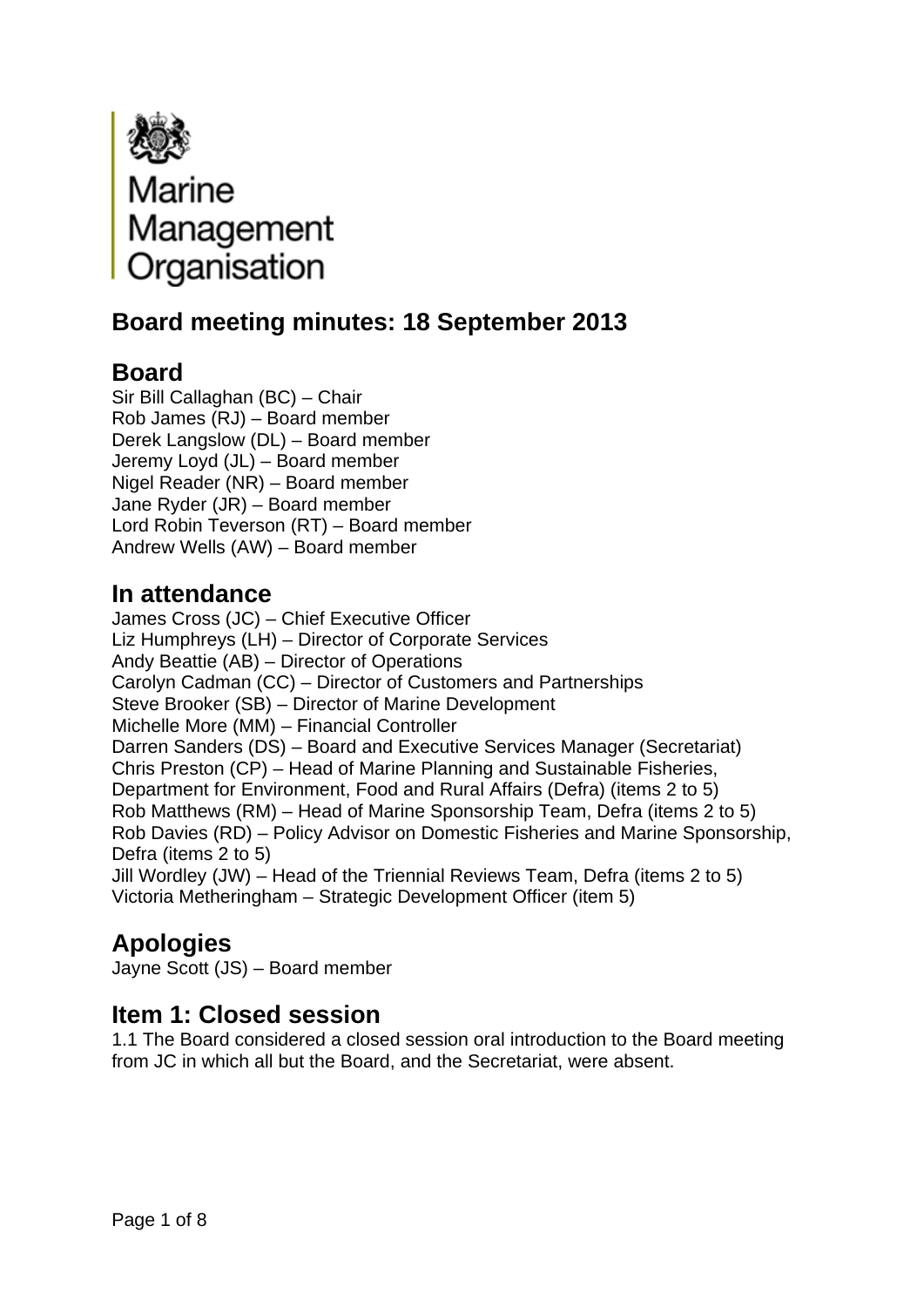### **Item 2: Welcome and introductory remarks – Board meeting: Sir Bill Callaghan**

2.1 The Chair, Sir Bill Callaghan (BC), opened the Board meeting and welcomed all attendees including Chris Preston, Rob Matthews, Rob Davies and Jill Wordley from Defra.

### **Item 3: Declaration of interests**

3.1 The standing declarations from NR regarding his interests in Natural England (NE) and Natural Resources Wales and JR, regarding her interest in Seafish, were noted. NR confirmed that he would respect protocol as he offers insight in to the triennial review process given the recent completion of NE's review.

### **Item 4: Minutes of the 25 June 2013 Board meeting and actions update**

4.1 The minutes from the 25 June 2013 Board meeting were agreed.

4.2 The action list and updates provided within actions update paper were noted by the Board.

### **Item 5: Organisational strategy**

5.1 CP, Head of Marine Planning and Sustainable Fisheries within Defra, opened this session. CP confirmed that his session will set the operational context for MMO, looking at growth and taking away burden from industry. In addition, his session will explore the Defra viewpoint as those responsible for marine policy.

5.2 CP, by way of background, touched upon the spending review that requires £11.5 billion savings from 2015/16 (across all of government). By 2015/16, spending will be 43.1% of gross domestic product, down from 47.4% in 2009. By 2018, it will have returned to the long-term average of 40.5%. Defra's budget for 2014/15 is £1.7 billion which will reduce by 10% in 2015/16. In addition, CP highlighted civil service reform, confirming that employee headcount within Defra had reduced by 19% through 2010-13 and that estates rationalisation continues.

5.3 CP set out the 4 Secretary of State (SoS) priorities which set the context in which Defra operates:

- rural economic growth
- protecting plant health
- protecting animal health
- improving the environment

5.4 CP confirmed that running through all 4 of Defra's priorities is economic growth which is delivered through:

- growing Defra's sectors and their exports
- investing in infrastructure
- removing regulatory and other barriers to growth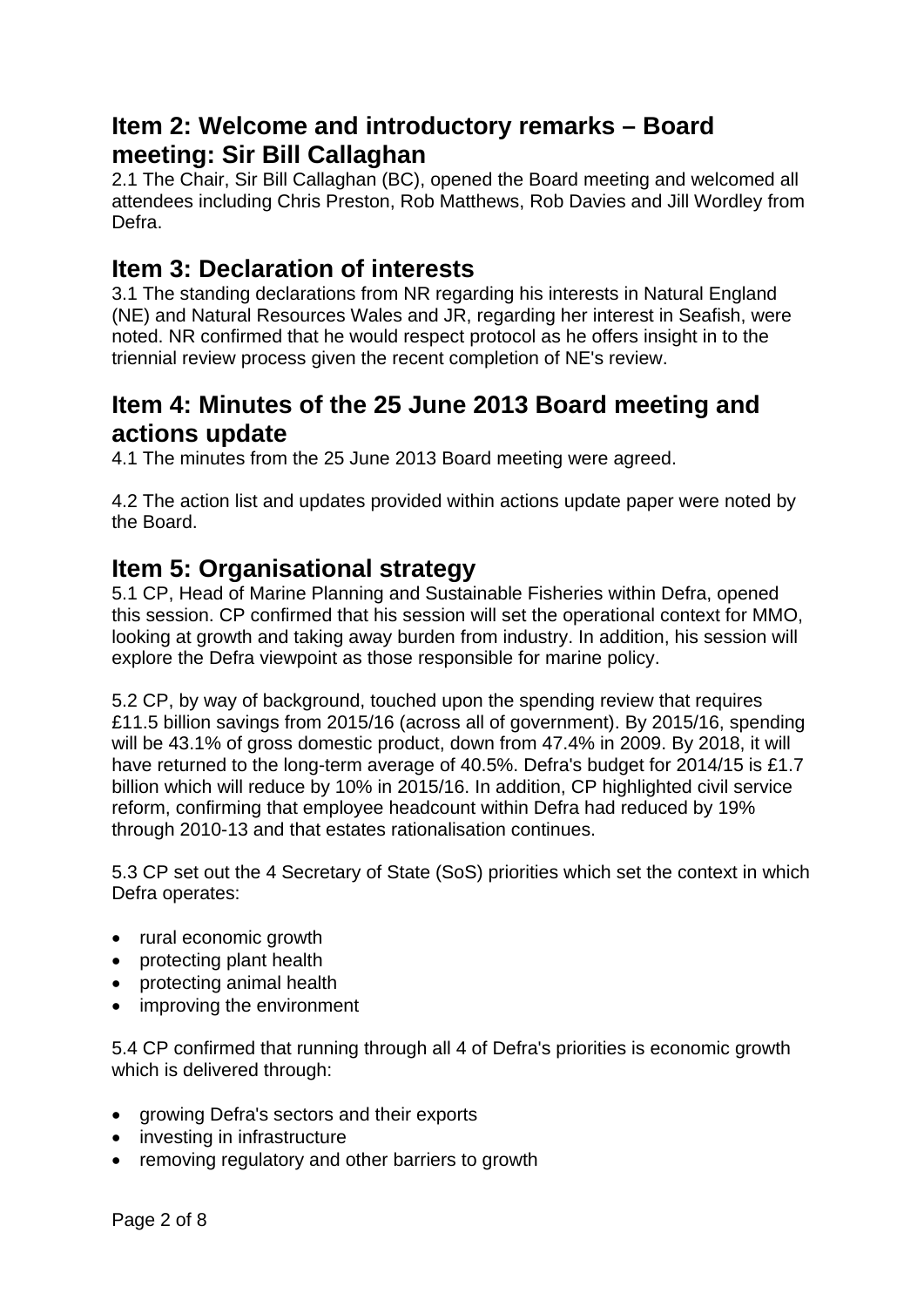5.5 Board members were disappointed that marine issues did not feature explicitly in SoS priorities. CP provided the Board with assurance that 'rural communities' also encompasses 'marine'.

5.6 CP highlighted work underpinning better regulation which includes:

- Strategic Alignment
- Smarter Guidance and Data Initiative
- Accountability for Regulator Impact
- Growth Duty for Regulators

5.7 CP asked the Board to note the policy and delivery priorities from within the Marine Programme which will help shape MMO's 2014-17 Corporate Plan and those areas where MMO expertise can assist in the development of future government policy. These include, but are not necessarily restricted to:

- Common Fisheries Policy (CFP) implementation
- European Maritime and Fisheries Fund (EMFF)
- marine conservation zones (MCZs)/European marine sites (EMSs)
- marine planning
- domestic reform
- licensing

5.8 CP recognised that the MMO will continue to engage with other government departments as part of looking at ways of increasing economic growth.

5.9 The Board engaged in detailed discussion as to the content noting the number of current and future key deliverables including CFP reform and the management of MCZs and EMSs. It was acknowledged that continued working in partnership would be crucial to the success of implementation. JC observed that marine planning should ensure an appropriate balance between marine protection and the promotion of growth. BC thanked CP and his team for the presentation.

#### **View from MMO: operational context**

5.10 JC opened the session looking at the MMO's operational context to shape the Corporate Plan 2014-17. JC reminded the Board that at the corporate planning workshop in May 2013, the operating budgets for 14/15 and 15/16 were explored and reiterated that a significant reduction to the 14/15 allocation of £25.4 million was expected. JC confirmed that work is underway to address the expected pressure for 14/15 in advance of formal confirmation. JC reiterated his assessment that £24 million was a 'redline' that once budgets fall below would mean that the standard of services offered by the MMO would fall.

5.11 CC presented to the Board a slide on matters pertaining to the MMO's people and culture so as to support corporate planning. CC explained that staff members are committed to MMO though work will focus on building a sense of equity across the organisation – shared values, improvements in governance, regularity and propriety, and the standards of internal and external communications.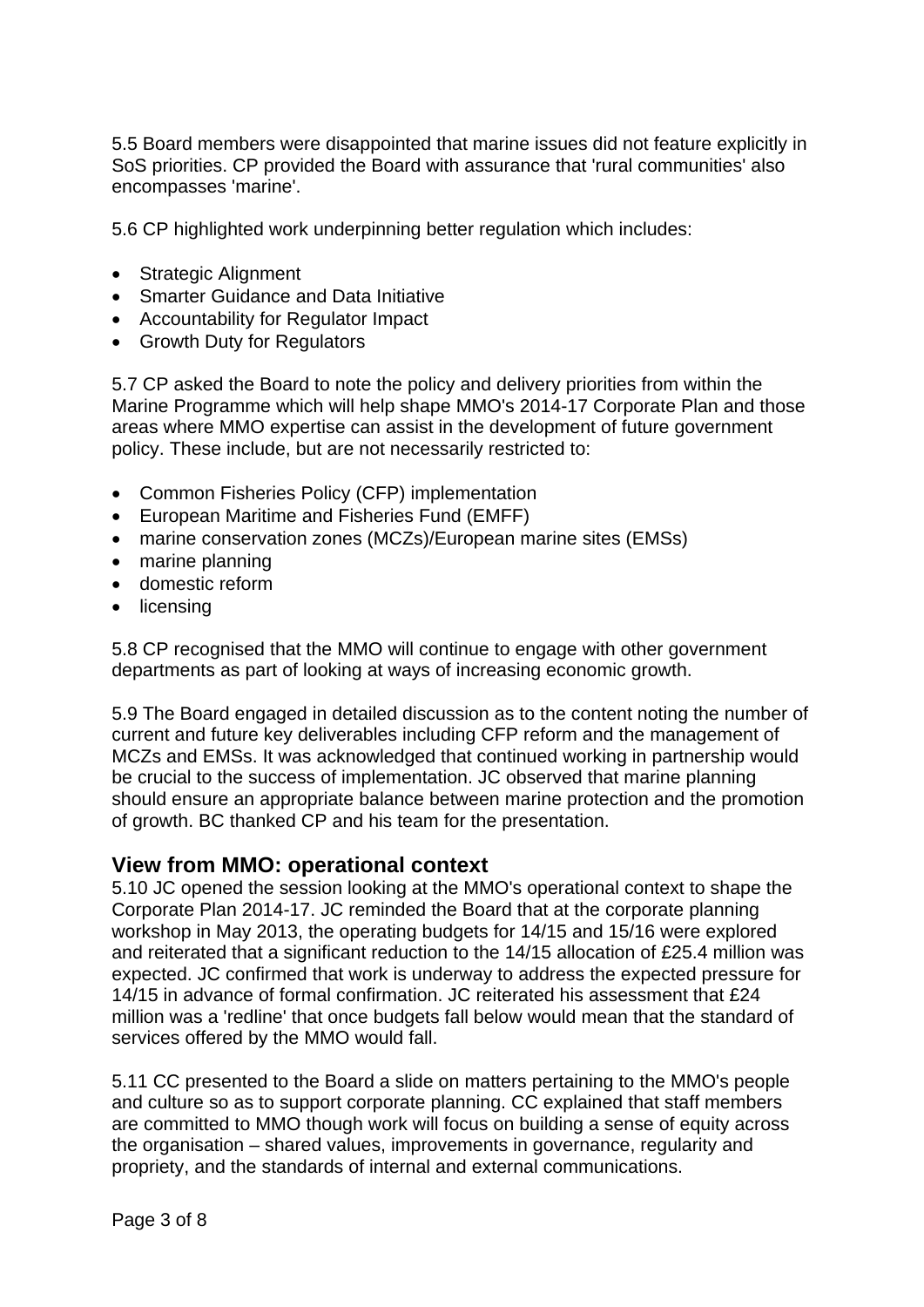5.12 CC introduced a slide reflecting on 'how we work'. CC explored a number of facets to support corporate planning including the need to reflect triennial review recommendations – increased collaboration with delivery partners to maximise effective ways of work and efficiencies, approaches that continue to be innovative, open and transparent, and truly integrated delivery across all marine functional areas to be the enabling regulator delivering sustainable growth to the marine area. The Board concurred with CC's observations.

5.13 CC presented to the Board the timeline for the production of a refreshed Corporate Plan for 2014-17. The Board thanked CC for the presentation. The Board engaged in discussion as to the presentation with the Board noting that success in delivering corporate outcomes has been achieved while also delivering substantial savings since vesting in 2010. The Board discussed some of the future delivery challenges touching upon CFP reform and the EMFF agreeing that collaboration, together with alignment of policy and delivery, will be vital for success in the implementation and delivery of future challenges.

#### **Introduction to the triennial review: scope and next steps**

5.14 JW, Head of Triennial Review Team within Defra, opened a session that provided an introduction to MMO's triennial review together with scope and next steps. JW confirmed that the review will ensure that non-departmental public bodies are still needed, their functions and form remain appropriate, and that the body complies with principles of good governance. JW advised that a substantive review will take place at least once every three years.

5.15 JW informed the Board that the review will include an assessment against the government's 'three tests'. The three tests are:

- 1) Is this a technical function (which needs external expertise to deliver)?
- 2) Is this a function which needs to be, and be seen to be, delivered with absolute political impartiality (such as certain regulatory or funding functions)?
- 3) Is this a function which needs to be delivered independently of ministers to establish facts and/or figures with integrity?

5.16 JW highlighted a review plan which encompassed scoping, preparation to launch, analysis, drafting and clearance, publication and implementation. JW advised that in conducting the review of MMO, launched 10 September 2013, that the review team had, to date, developed scope, defined approach to analysis, started gathering evidence, defined approach to stakeholder engagement and developed an understanding of MMO activities.

5.17 JW advised that next steps include understanding policy views of performance, analyse responses, engage MMO's Stakeholder Focus Group (SFG), assess relevance of other evidence sources, identify and pursue opportunities for reform of functions/form, assess MMO compliance with principles of good corporate governance and issue a report.

5.18 JW asked for the Board and Executive Team to consider the following questions: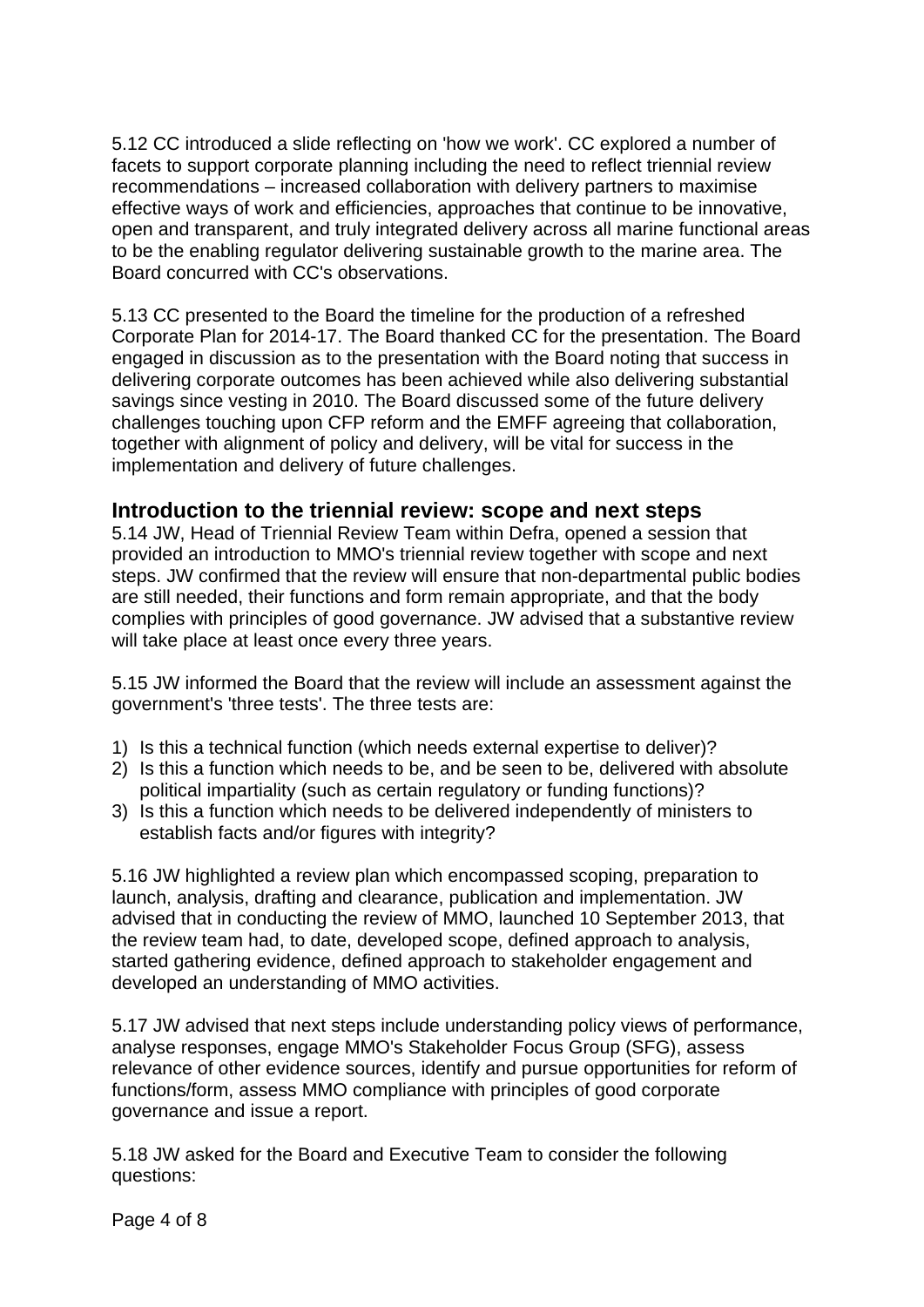- What would a successful review feel like for you?
- Do you have any specific ideas for areas that the review should examine in more depth?
- What are your views on the relationships between the MMO and other organisations or parts of the Defra network?
- How would you like to be informed of the review's progress?

5.19 The Board and Executive Team thanked JW for the detailed presentation and engaged further with JW as to the questions presented. It was noted that it is hoped that the report will be published in early 2014. JW confirmed that the Review will be proportionate to the scale of MMO recognising that it is a comparatively new organisation in its current form which has been subject to a number of reviews since 2010. The Board touched upon engagement – JW acknowledged that the views of co-sponsors will be sought in addition to those other government departments and interested parties via a questionnaire. CC confirmed that the SFG comprises a broad range of interests including non-governmental organisations, industry representatives (including shipping, aggregates), local government associations and coastal groups.

5.20 The Board agreed that the view of the MMO customer was very important. JW acknowledged that the review will consider customer need. JW also noted the point that the MMO is geographically spread served by local presence and capability.

## **Item 6: Closed session**

6.1 The Board considered paper MMO BM 3104 and oral updates in a closed session in which all attendees, other than JC and the Secretariat, were absent.

### **Item 7: Health, safety and wellbeing report**

7.1 JC presented to the Board a health, safety and wellbeing report. JC outlined the lack of success in the reporting of near-hits via text message with no incidents reported in July 2013. JC confirmed that arrangements are underway for him to visit a comparable organisation to explore their mechanisms to ensure the recording of near-hits.

7.2 The Board commended MMO for pursuing the Better Health at Work Award, a scheme which recognises and endorses workplaces that motivate its employees in developing a sustainable culture of health and wellbeing. The Board discussed the introduction of mental health first aiders (MHFA) – JC explained that they are trained to recognise the signs and symptoms of common mental health problems, provide help on a 'first aid' basis and signpost those in need towards available support services. AB touched upon an example of a mental health incident giving the example of talking offline to an upset individual while LH confirmed that the MHFAs will engage with individuals within the remit of the role but longer term support would be provided by appropriate professionals.

7.3 The Board considered Annex 1 which was a paper produced within the Defra network entitled 'Health & Safety Culture: What does good look like?' The annex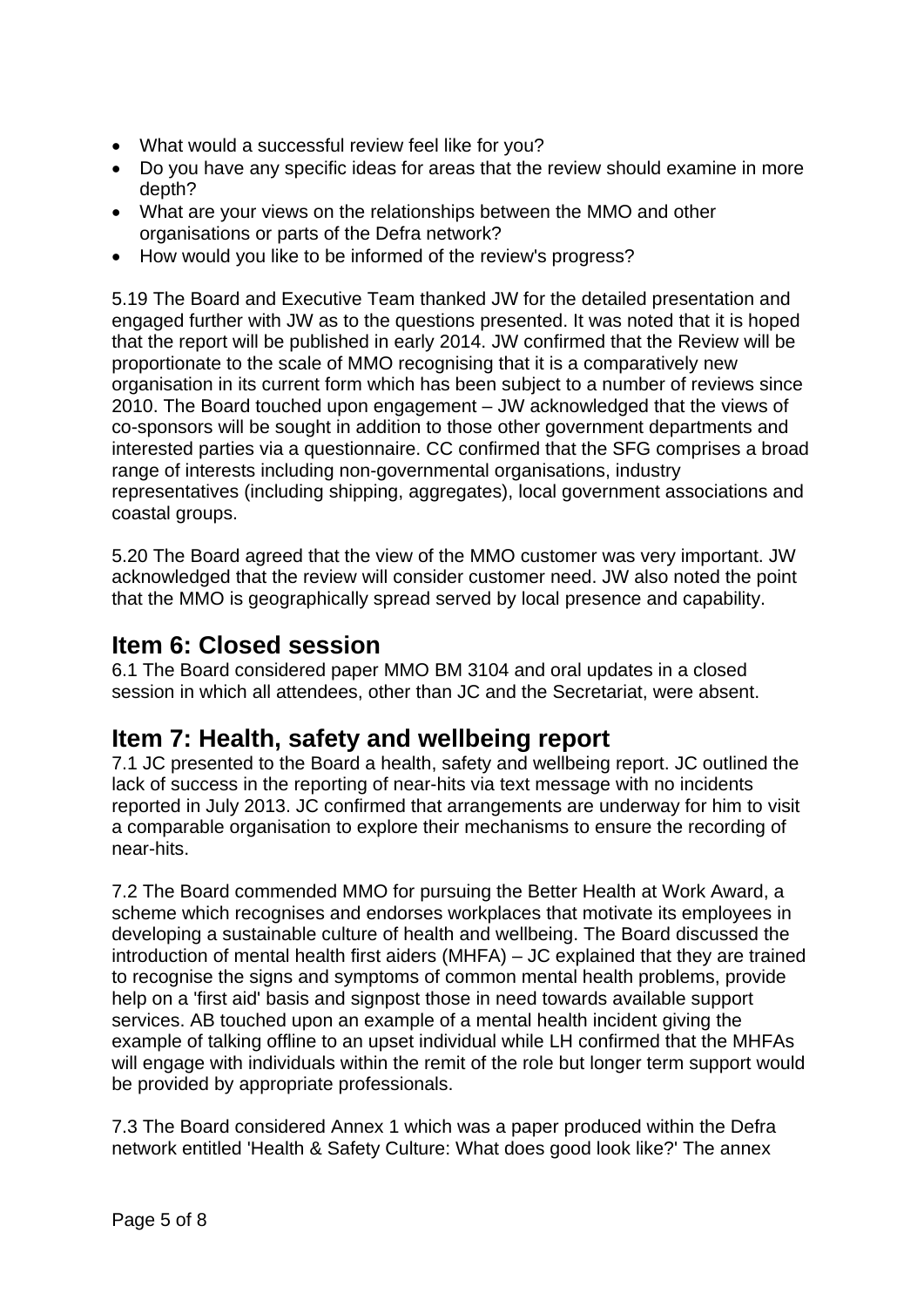referenced a paper 'Research into high reliability organisation'. JL welcomed the annex and asked to receive the full report.

**Action: 25/01** – DS to share with the Board the paper: 'High reliability organisations – A review of the literature'

7.4 RT touched upon the regulation of hazardous activity and asked about whether health and safety is actively considered in the licensing of activity. CC confirmed that health and safety considerations are factored into the licensing process, for example, safety around a wind turbine. The Board noted that health, safety and wellbeing continue to be a key priority for the organisation.

### **Item 8: CEO report**

8.1 JC presented to the Board his CEO Report which included a performance and delivery report and finance report up to 31 July 2013. JC highlighted the following matters:

- 1) JC updated the Board as to the continued roll out of the Organisational Development Programme (ODP). JC reminded the Board that the programme is vital to achieving the required savings in 2014/15 and 2015/16 and that CC continues to be the organisational lead. CC confirmed that the programme is progressing well and to timetable and that the collaborative approach has received positive feedback from staff. CC noted that the Board will continue to see messages on the delivery of the ODP via the weekly updates. JC confirmed that recruitment is permitted when supported by a strong business case.
- 2) JC touched upon the triennial review session following confirmation that it had been launched on the 10 September and was subject to focused discussion earlier in the day. BC confirmed that he would give consideration to the formation of a group to focus upon the review and outcomes. JC confirmed that running the ODP is indicative of an organisation not waiting to adapt and is aligning with work on achieving strategic alignment across the Defra network.
- 3) The Board noted the update from JC as to performance in delivery of the 2013-16 Corporate Plan, noting that the Executive Team are giving additional attention to safeguard the delivery of key performance measures (KPMs) and key steps (KSs) in the delivery of Strategic Outcome 2.

#### **Performance and delivery report up to 31 July 2013**

8.2 The Board considered the performance and delivery report up to the 31 July 2013. The Board discussed those KPIs and KSs that are at risk from delivery exploring the rationale and action underway to bring the KPI/KS back on track. The Board sought to better understand the mechanisms underpinning the presentation of corporate performance reporting and risk management.

**Action: 25/02** – MW to facilitate a session at the November meeting to explore the presentation of corporate performance and risk management.

8.3 The Board were informed that the MMO's shared services, which are currently provided by Defra, will shortly be migrating to a new company – Shared Services Ltd – which is a joint venture between the Cabinet Office and a private sector provider.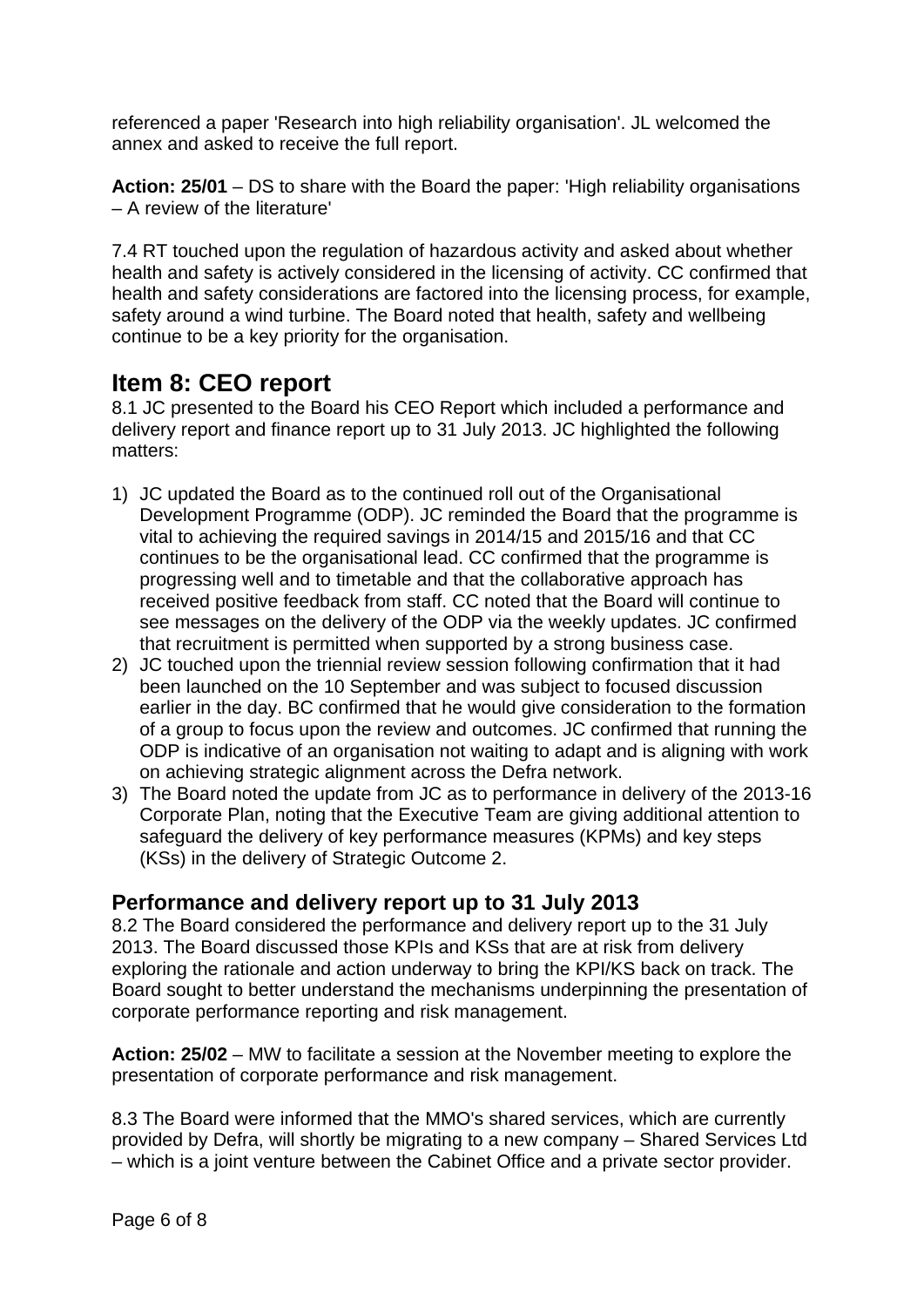At the Audit and Risk Assurance Committee (ARAC) meeting on the 11 September 2013, it was agreed that the MMO must sign up as the shared service is needed. It was noted by the Board that the ARAC had reluctantly supported the proposal, given the absence of an alternative, and had requested a proper audit trail to ensure due diligence. The Board agreed to delegate the authority to review and agree the signing of the call off agreement outside of formal committee, so as to enable the requisite deadlines to be met. The Board noted that the ARAC will be presented with a detailed paper in December 2013 to explore features of the contract and any associated risks.

#### **Finance report up to 31 July 2013**

8.4 MW presented to the Board a finance report detailing delivery up to the 31 July 2013. The Board noted the refreshed presentation and discussed sections detailing income and expenditure, the 2013/14 Capital Programme, risks and opportunities, invest to save and European Fisheries Fund performance and financials. The Board agreed the refreshed presentation of financial performance and thanked MW and her team for producing the information.

## **Item 9: Audit and Risk Assurance Committee**

#### **Summary of 11 September 2013 ARAC business**

9.1 NR presented to the Board a paper detailing business from the 11 September 2013 Audit and Risk Assurance Committee (ARAC) meeting. NR confirmed that the ARAC had completed scrutiny of three topics which had been referred to them by the MMO Chair:

- Western Waters' effort reporting
- complying with information rights legislation
- sustainability measures and carbon dioxide emissions reduction

9.2 The Board noted the paper and that NR will submit a more formal note to the Chair confirming the ARAC's conclusion that the MMO's processes and procedures are both fit for purpose and proportionate.

#### **13/14 Audit Plan programme update**

9.3 MW presented a paper that provided the Board with increased visibility as to the 2013/14 Audit Programme together with detail as to the monitoring arrangements for internal audits. The Board welcomed the adopted approach for the monitoring of internal audits and the current status in the delivery of the 2013/14 programme. The Board noted an expectation that the ARAC will be advised, at its meeting in December 2013, that all audits are running to timetable.

### **Item 10: Forward look**

10.1 DS presented to the Board the forward look. DS confirmed that the calendar for 2014 is now final and that the first coastal visit, combined with a Board meeting, will take place across the 28/29 January 2014. More detail will be circulated in due course. The Board noted planned activity for the Board and ARAC meetings remaining in 2013 and noted the calendar of events for 2014.